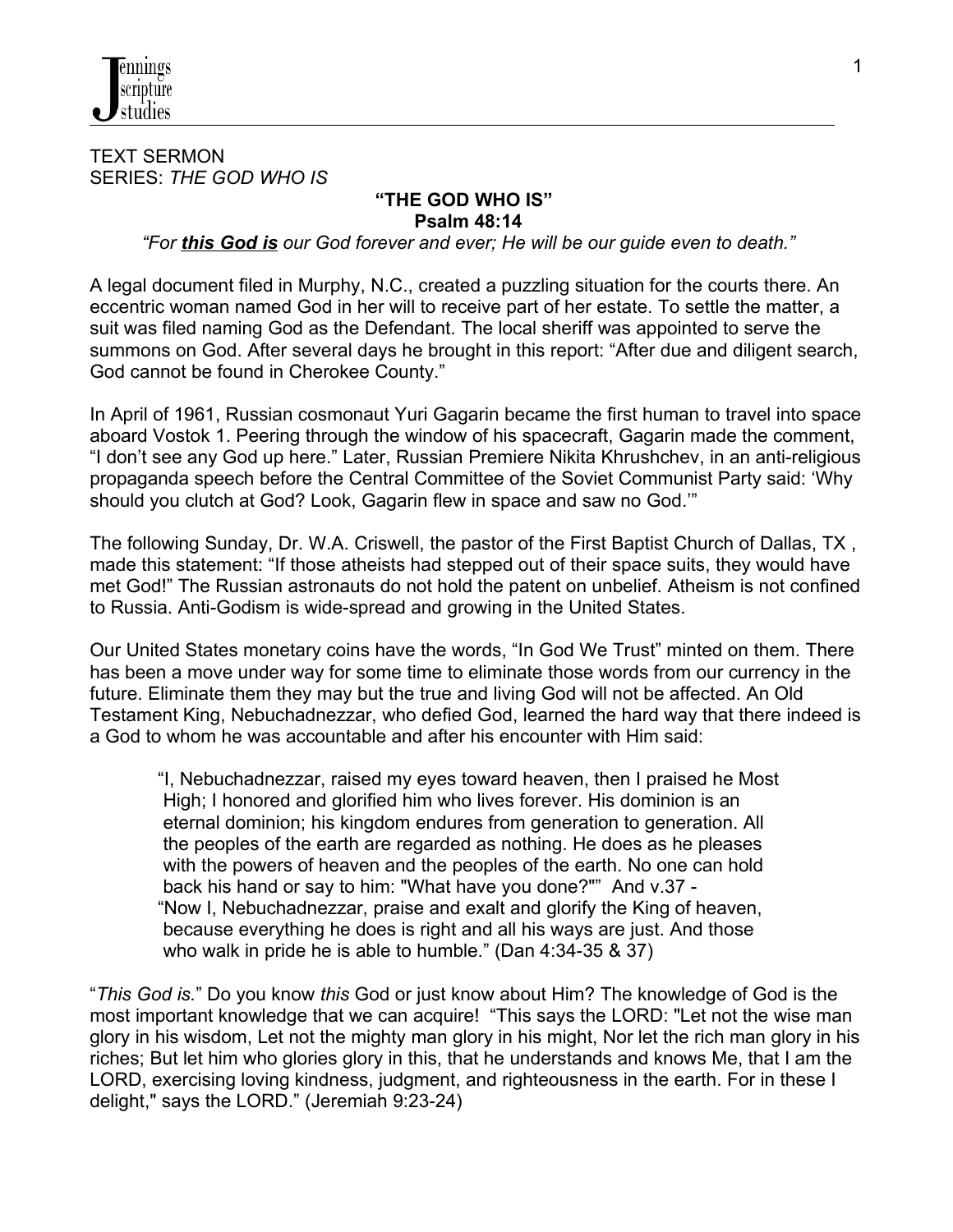Psalm 48 exalts the true God Who is! It begins with the words, "Great is the LORD and greatly to be praised" and concludes with the words, "*this God is* our God forever and ever; He will be our guide even to death." These words confirm God's existence, His eternality and His eminence.

Let us meditate on these words, *"This God is……"* Think about that statement as follows:

# **I. THIS STATEMENT CONFRONTS OUR FOES ABOUT THEIR FALLACY.**

"For this God is…." (v.1) This is a positive statement which is met with negative responses from unbelievers. This phrase declares that "God is"! That statement is a powerful declaration, the truth of which confronts those who assail this truth with their fallacy. There are several major classifications of false thought with regard to the existence of the one true and living God to Whom all must eventually give an account. Some of them are:

#### **A. Pantheism.**

 The word "pantheist" is from the Greek word "pan" meaning "all" and the word "theos" meaning "god**."** Together they form the word "pantheist" or "pantheism – "one who believes that all forces, manifestations, all the universe is god."

#### **B. Polytheism**.

 The word is from two Greek words, "poly" meaning "many" and "theos" meaning "god"– "The belief in many gods."

# **C. Deism.**

 The words "deist" and "deism" are from the Latin "deus" meaning "god" **-** and is belief in the existence of God; that He created the world and left it to run itself. He is an absentee landlord, unreachable, untouchable and unknowable.

#### **D. Atheism.**

 The word is from the Greek "theos" with the negative prefix "A" meaning "without" or "not" and is "one who denies the existence of a god."

# **E. Agnosticism.**

 This word is likewise of Greek origin and is from the word "gignoskein" which means "to know" or "knowledge," with the negative prefix "A" and is "one who believes it is not possible to know if God exists."

 What does the true and only living God of heaven and earth, "the God and Father of our Lord Jesus Christ, the Father of mercies and the God of all comfort" (2 Cor. 1:3) have to say to such about their fallacies? The answer is in Psalm 14:1 and Psalm 53:1 where both verses repeat the same statement: **"**The fool has said in his heart, 'There is no God.' They are corrupt, they have done abominable works, there is none who does good."

 The statement in Psalm 48:14 that "*this God is"* confronts the foes of divine revelation with truth that undermines their false assumptions. The statement that "*this God is*":

- stands as a witness against all non-biblical views about God;
- condemns unbelief: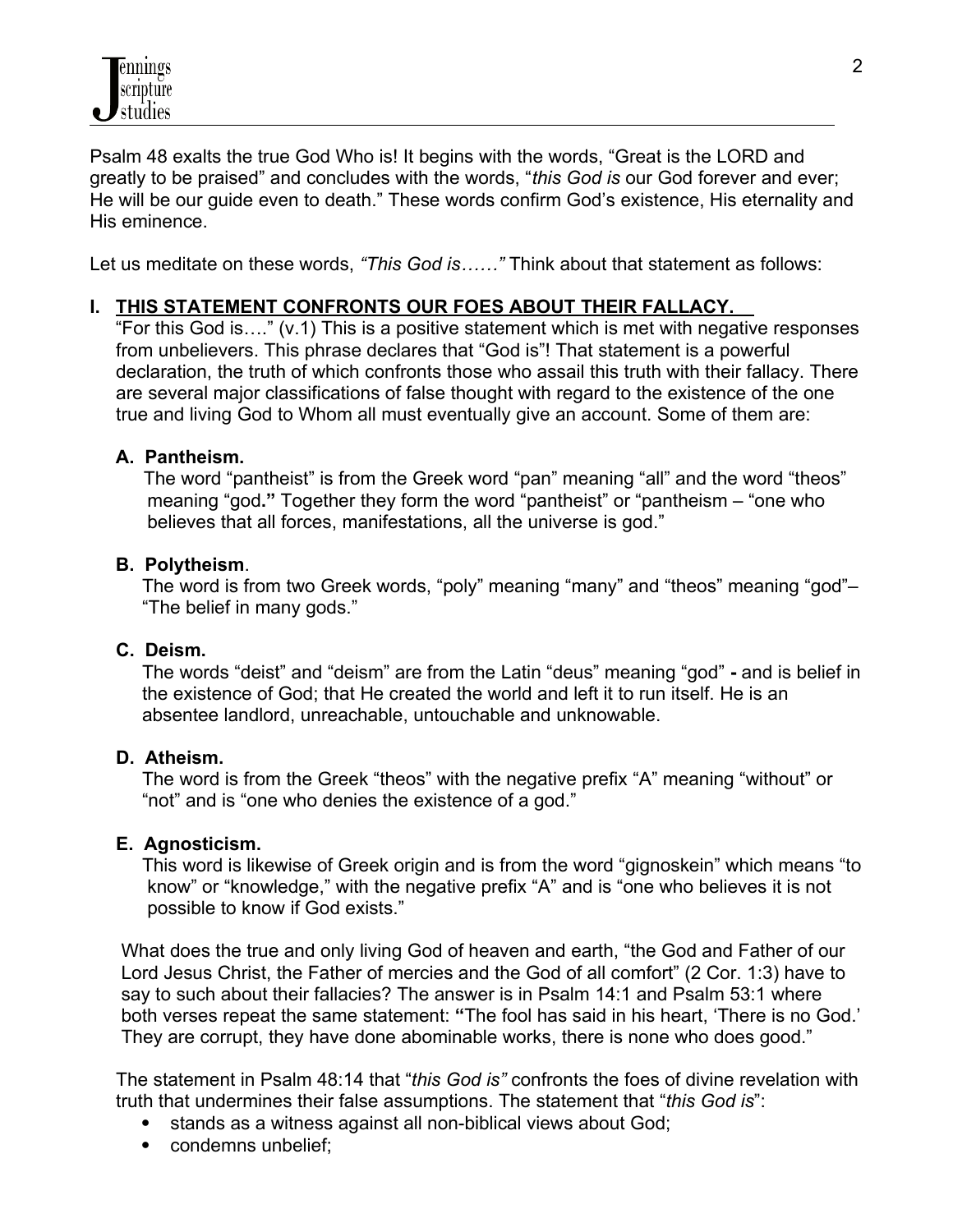

- denounces false gods;
- will doom them in the day of judgment!

 To espouse any other belief is to deny that Jesus was correct when He said, "your word is truth" (John 17:17) and since God's Word is forever "settled in heaven" (Psalm 119:89), it is the only credible authority on the subject. God's Word "stands like a rock undaunted" though by foes of truth surrounded.

**Illust.** On one of my trips to Israel, our Jewish guide startled me one day by saying that 20% of the population of that nation was atheistic. Later that day, because of an injury to my hand and the resulting infection, an Israeli doctor called on me at my hotel and cared for my hand. He said he was an atheist and repeated the statistic. He explained that his relatives had been killed by Hitler in the Holocaust. He said, "If there were a God He would not have let the Holocaust happen."

The presence of evil does not prove the absence of God. Ps. 48:14 says, "This God is"! This statement confronts our foes with the true God before Whom they must bow or against Whom they must battle.

# **II. THIS STATEMENT CONFIRMS THE FAITH OF THE FAITHFUL.**

 "This God is"! In this day when faith is waning and some of the faithful are wavering, this statement comes as a confirmation of our faith. Psalm 48:14 is a great statement of faith. Emphasize each word: "THIS God is"; This GOD is"; "This God IS"; "This God is OUR God." That statement bolsters our faith when we are buffeted by the winds of doubt.

In Psalm 48 Jehovah is declared to be:

- The God Who is the "Great LORD" v.1
- The God Who is the "Great King" v.2
- The God Who is the "Lord Almighty"  $v.8$

 Concentrate with me on the single, simple word "*This"* - "*This* God." Our faith is founded upon *this* God Who has revealed Himself to us in a trilogy of revelations. He has revealed Himself to mankind in the following three marvelous ways:

#### **A. In Creation.**

Genesis 1:1 -"In the beginning God created the heavens and the earth."

Isaiah 40:28 "Have you not known? Have you not heard? The everlasting God, the LORD, the Creator of the ends of the earth, neither faints nor is weary. His understanding is unsearchable."

#### B. **In Incarnation**.

John 1:1 & 14 – "In the beginning was the Word, and the Word was with God, and the Word was God." – "And the Word became flesh and dwelt among us, and we beheld His glory, the glory as of the only begotten of the Father, full of grace and truth."

I Timothy 3:16 - "God was manifest in the flesh."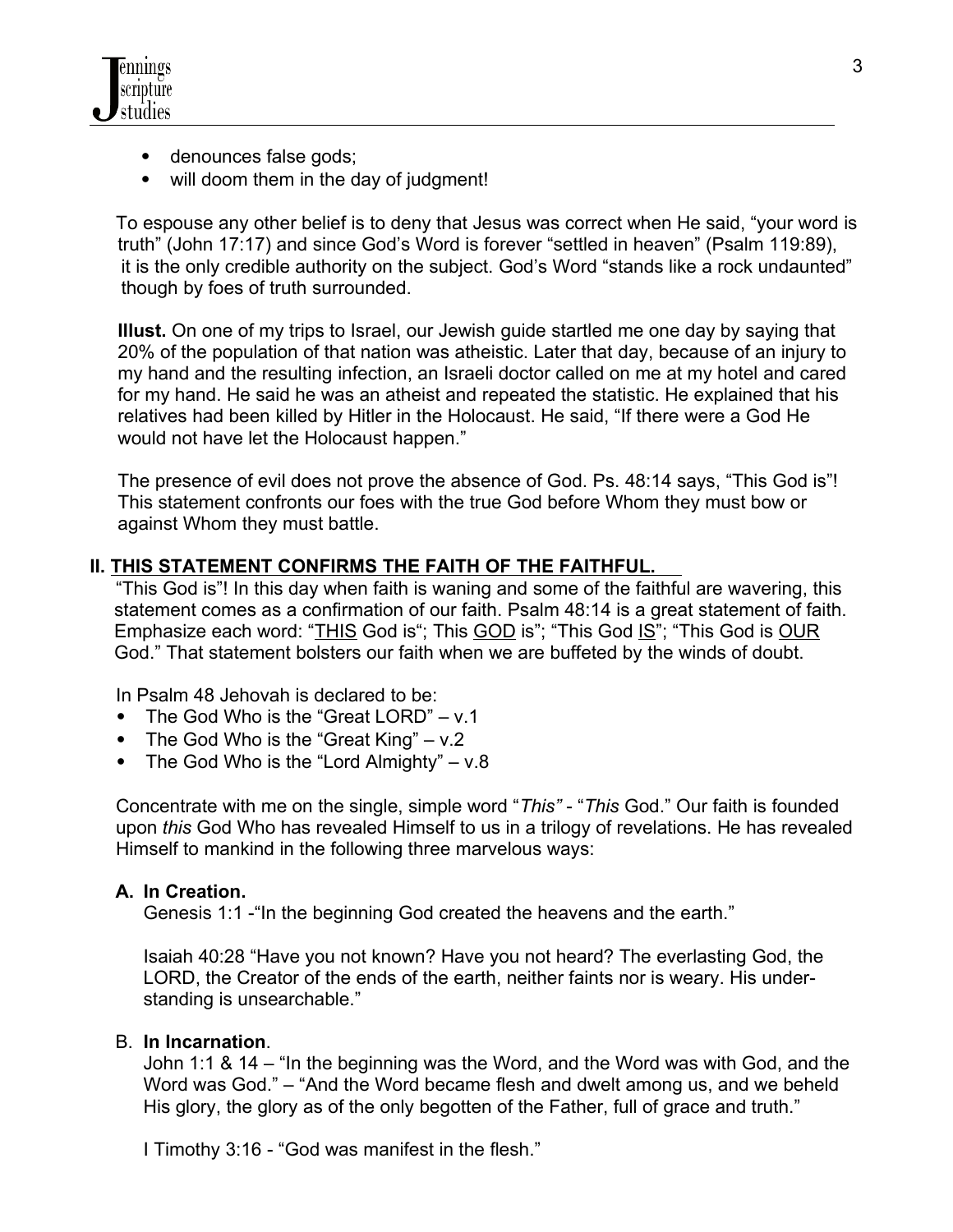# **C. In Inscripturation.**

II Timothy 3:16 – "All Scripture *is* given by inspiration of God…."

 Our faith is founded and focused upon the Self-revealing God. Throughout the history of the church creeds and confessions of faith have summarized the biblical teachings about God. There have been a number of them, the most well known are the Apostle's Creed, and the Nicene Creed. These statements begin with a declaration about God. The Apostle's Creed dates from very early times, a half century or so from the last writings of the New Testament. It begins with these words: "I believe in God, the Father Almighty, the Maker of heaven and earth, and in Jesus Christ, His only Son, our Lord."

 The Nicene Creed was adopted by the [Nicaean](http://en.wikipedia.org/wiki/%C4%B0znik) Council meeting in Nicea in 325. It begins with these words: "I believe in one God, the Father Almighty, Maker of heaven and earth, and of all things visible and invisible. And in one Lord Jesus Christ, the only-begotten Son of God, begotten of the Father before all worlds; God of God, Light of Light, very God of very God; begotten, not made, being of one substance with the Father, by whom all things were made."

 As much as we appreciate these creeds which enunciate what the Bible teaches, our faith does not rest in extra-biblical creeds but in the God of the Word Himself. As Eliza E. Hewitt said in her hymn:

 "My faith has found a resting place, Not in device or creed; I trust the ever living One, His wounds for me shall plead."

 The statement in Psalm 48:14 that "this God is" not only confronts our foes and confirms our faith, but it comforts fearful souls.

# **III. THIS STATEMENT COMFORTS OUR FEARS ABOUT THE FUTURE.**

 The future is where we will spend our eternity. The entire plot of biblical truth is intended to prepare us for life here and hereafter. The God Who is, is the God for time and eternity!

Psalm 48:14 gives us a partial pen-portrait of God: "this God is our God forever and ever; He will be our guide even to death." He is our Sovereign – "this God is our God"; He is our Shepherd – "he will be our guide"; He is our Security – "even unto death." What a great God! How comforting to know that on our pilgrimage "through many dangers, toils and snares" on the way to the Father's house, He is with us every step of the way. To know of a certainty that "this God is" drives away whatever fears we might have. The one who knows the God Who is, knows that He is great enough to handle any problems we may have.

 **Illust.** C. H. Spurgeon said, "How great Jehovah is essentially none can conceive; but we can all see that he is great in the deliverance of his people, great in their esteem who are delivered, and great in the hearts of those enemies whom he scatters by their own fears. Instead of the mad cry of Ephesus, "Great is Diana," we hear the reasonable, demonstr able, self-evident testimony, "Great is Jehovah." There is none great in the church but the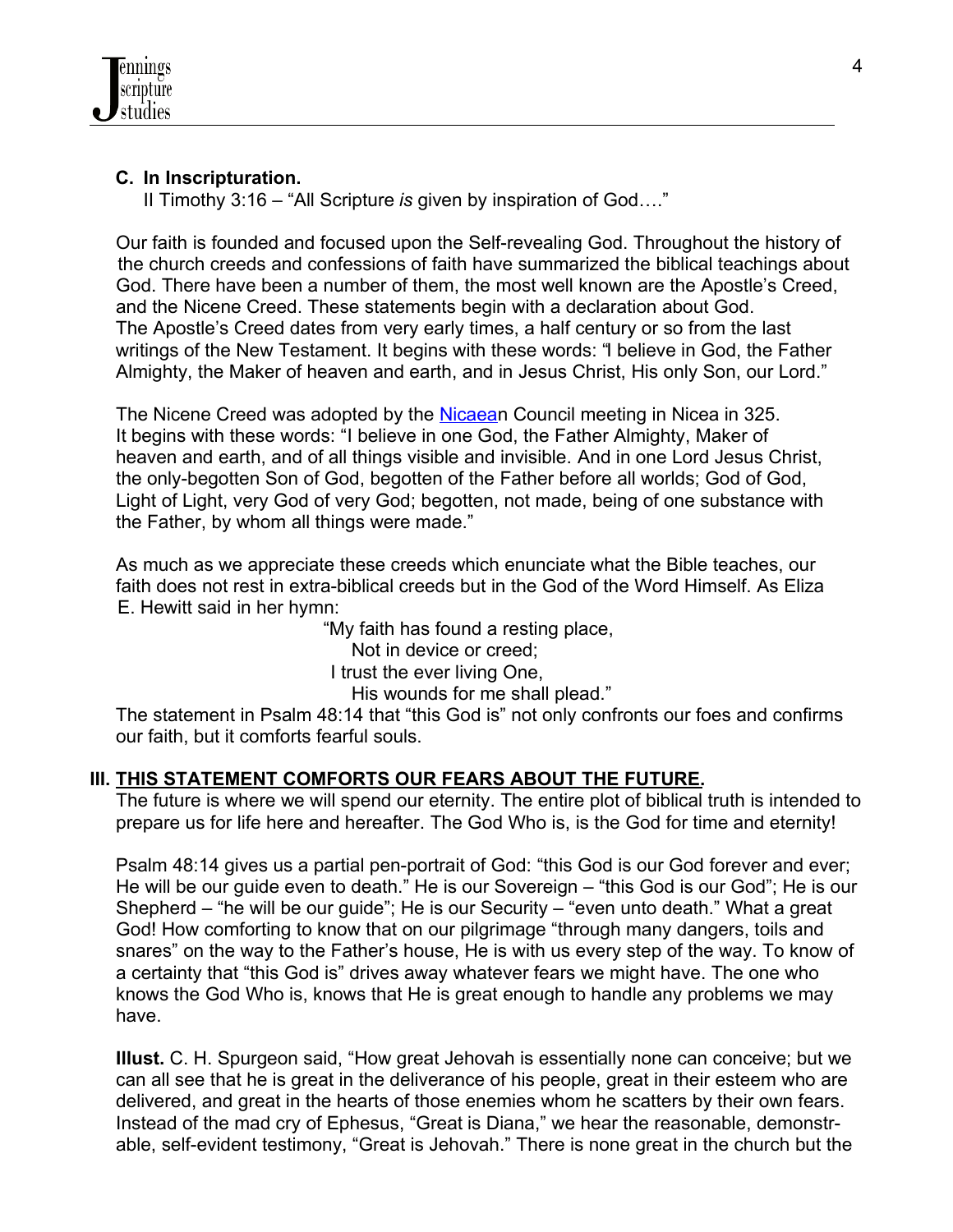Lord. Jesus is "the *great* Shepherd," He is "Saviour", and a great one, our great God and Saviour, our great High Priest."

 More than 60 times God says to us in His Word, "Be not afraid" or "Do not fear." Why would those words cancel out our fears? Because "this God is"! And He cares. Look at Psalm 48:14 again:

- Fear not for "this God" is the preeminent God = "*this* God."
- Fear not for "this God" is the personal God = "this God is *our* God."
- Fear not for "this God" is the permanent God = "*forever and ever*."
- Fear not for "this God" is the present God = "*he will be our guide even to death*."

 **Illust**. A saintly widow's faith was put into action: when asked if she feared living alone she answered, "When fear knocks, I let God answer the door!" That is a good example for all of us.

# **THIS GOD IS OUR GOD!**

He is the Architect of the universe and Creator of all. He is the Ruler of rulers, the Leader of leaders. He always was, He is, and He always will be. He is eternal, true, holy, all-powerful and love. He is unchanged, unchanging and never unavailable. He is sovereign, He is faithful, He is my God!

Furthermore,

When I fall, He lifts me up!

When I am weak, He is strong!

When I am lost, He is the way!

When I am afraid, He is my courage!

When I stumble, He steadies me!

When I am hurt, He heals me!

When I am broken, He mends me!

When I am blind, He leads me!

When I am hungry, He feeds me!

When I face trials, He is with me!

When I face persecution, He shields me!

When I face problems, He comforts me!

When I face loss, He provides for me!

When I face death, He carries me home!

# **CONCLUSION**

The God Who is, is "our refuge and strength, a very present help in trouble." (Psalm 46:1)

- Are you unemployed? I remind you that "this God is"!
- Do you have cancer? I remind you that "this God is"!
- Are you a widow or a widower? I remind you that "this God is"!
- Are you a single mother? I remind you that "this God is"!
- Are you from a broken home? I remind you that "this God is"!
- Are you a teenager uncertain and insecure? I remind you that "this God is"!
- Are you stressed, oppressed and depressed? I remind you that "this God is"!